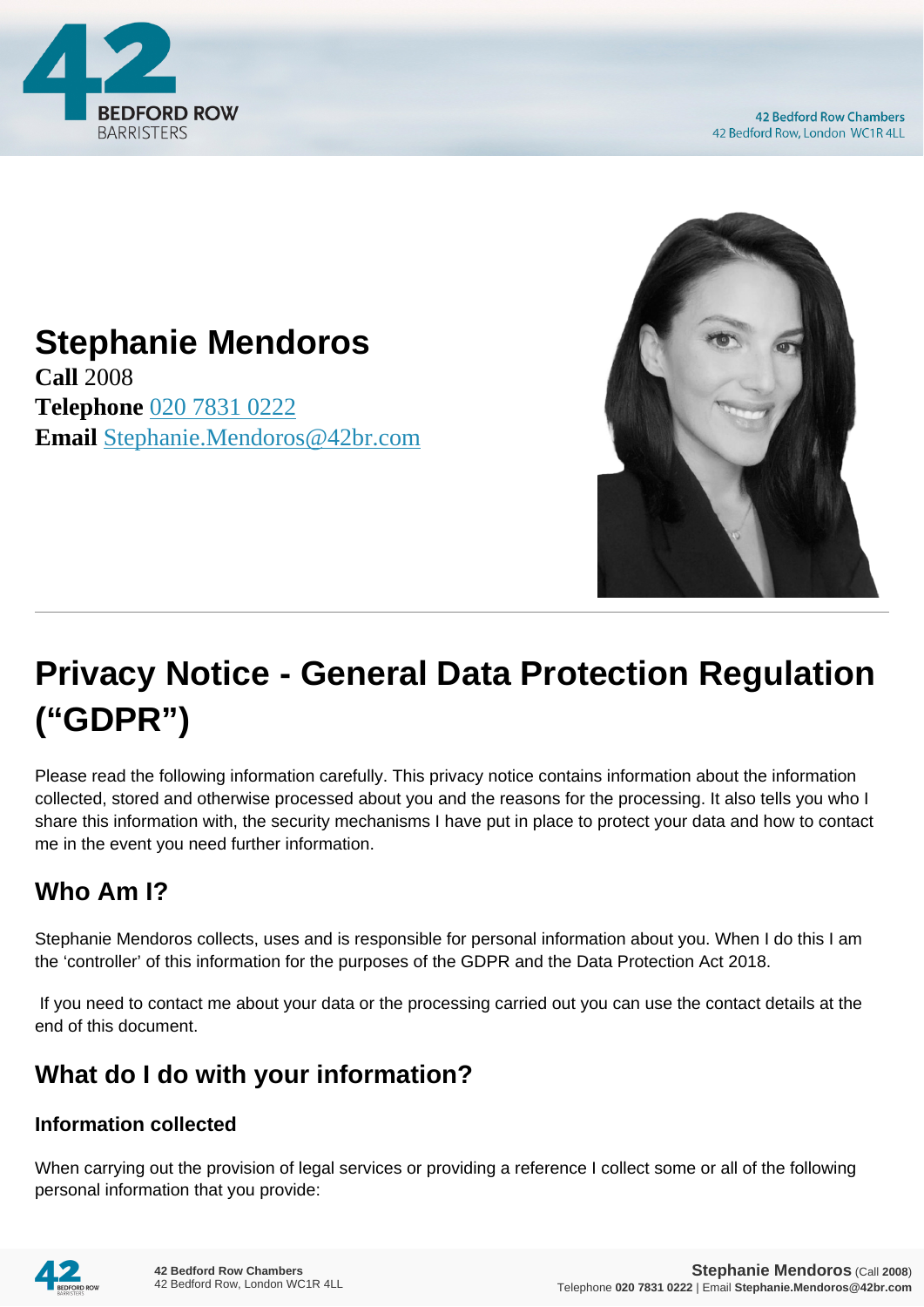

- a. personal details
- b. family details
- c. lifestyle and social circumstances
- d. goods and services
- e. financial details
- f. education, training and employment details
- g. physical or mental health details
- h. racial or ethnic origin
- i. political opinions
- j. religious, philosophical or other beliefs
- k. trade union membership
- l. sex life or sexual orientation
- m. genetic data
- n. biometric data for the purpose of uniquely identifying a natural person
- o. criminal proceedings, outcomes and sentences, and related security measures
- p. other personal data relevant to instructions to provide legal services, including data specific to the instructions in question.

#### **Information collected from other sources.**

The same categories of information may also be obtained from third parties, such as other legal professionals or experts, members of the public, your family and friends, witnesses, courts and other tribunals, investigators, government departments, regulators, public records and registers,

#### **How I use your personal information: Purposes**

I may use your personal information for the following purposes:

- i. to provide legal services to my clients, including the provision of legal advice and representation in courts, tribunals, arbitrations, and mediations
- ii. to keep accounting records and carry out office administration
- iii. to take or defend legal or regulatory proceedings or to exercise a lien
- iv. to respond to potential complaints or make complaints
- v. to check for potential conflicts of interest in relation to future potential cases
- vi. to promote and market my services
- vii. to carry out anti-money laundering and terrorist financing checks
- viii. to train other barristers and when providing work-shadowing opportunities
- ix. to respond to requests for references
- x. when procuring goods and services
- xi. to publish legal judgments and decisions of courts and tribunals
- xii. as required or permitted by law.

#### **Whether information has to be provided by you, and why**

If I have been instructed by you or on your behalf on a case or if you have asked for a reference, your personal information has to be provided, to enable me to provide you with advice or representation or the reference, and to enable me to comply with my professional obligations, and to keep accounting records.

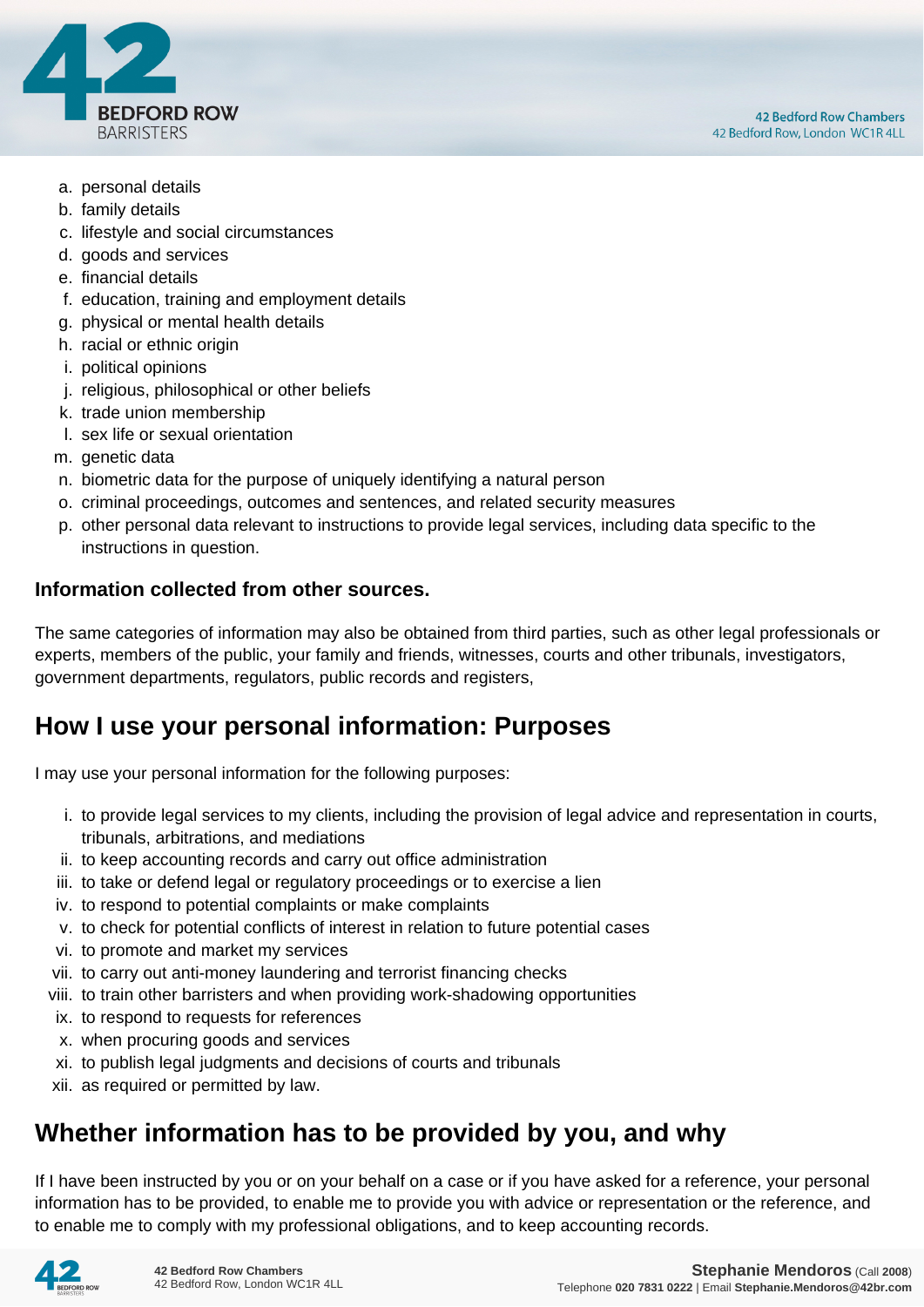

## **The legal basis for processing your personal information**

I rely on the following as the lawful bases on which I collect and use your personal information:

- If you have consented to the processing of your personal information, then I may process your information for the Purposes set out above to the extent to which you have consented to me doing so.
- If you are a client, processing is necessary for the performance of a contract for legal services or in order to take steps at your request prior to entering into a contract.
- In relation to information which is in categories (g) to (o) above (these being categories which are considered to include particularly sensitive information and which include information about criminal convictions or proceedings) I rely on your consent for any processing for the purposes set out in purposes (ii), (iv), (vi), (viii) and (ix) above. I need your consent to carry out processing of this data for these purposes. However, if you do not consent to processing for purposes (iv) and (ix) (responding to potential complaints and providing a reference) I will be unable to take your case or to provide a reference. This is because I need to be able to retain all the material about your case until there is no prospect of a complaint and to provide an informed and complete reference.
- In relation to information in categories (g) to (o) above (these being categories which are considered to be particularly sensitive information and include information about criminal convictions or proceedings), I am entitled by law to process the information where the processing is necessary for legal proceedings, legal advice, or otherwise for establishing, exercising or defending legal rights.
- In relation to information which is not in categories (g) to (o) above, I rely on my legitimate interest and/or the legitimate interests of a third party in carrying out the processing for the Purposes set out above.
- In certain circumstances processing may be necessary in order that I can comply with a legal obligation to which I am subject (including carrying out anti-money laundering or terrorist financing checks).
- The processing is necessary to publish judgments or other decisions of courts or tribunals.

# **Who will I share your personal information with?**

 If you are a client, some of the information you provide will be protected by legal professional privilege unless and until the information becomes public in the course of any proceedings or otherwise. As a barrister I have an obligation to keep your information confidential, except where it otherwise becomes public or is disclosed as part of the case or proceedings.

It may be necessary to share your information with the following:

- data processors, such as my Chambers staff, IT support staff, email providers, data storage providers
- other legal professionals
- experts and other witnesses
- prosecution authorities
- courts and tribunals
- the staff in my chambers
- trainee barristers
- lav clients
- family and associates of the person whose personal information I am processing
- in the event of complaints, the Head of Chambers, other members of Chambers who deal with complaints, the Bar Standards Board, and the Legal Ombudsman
- other regulatory authorities

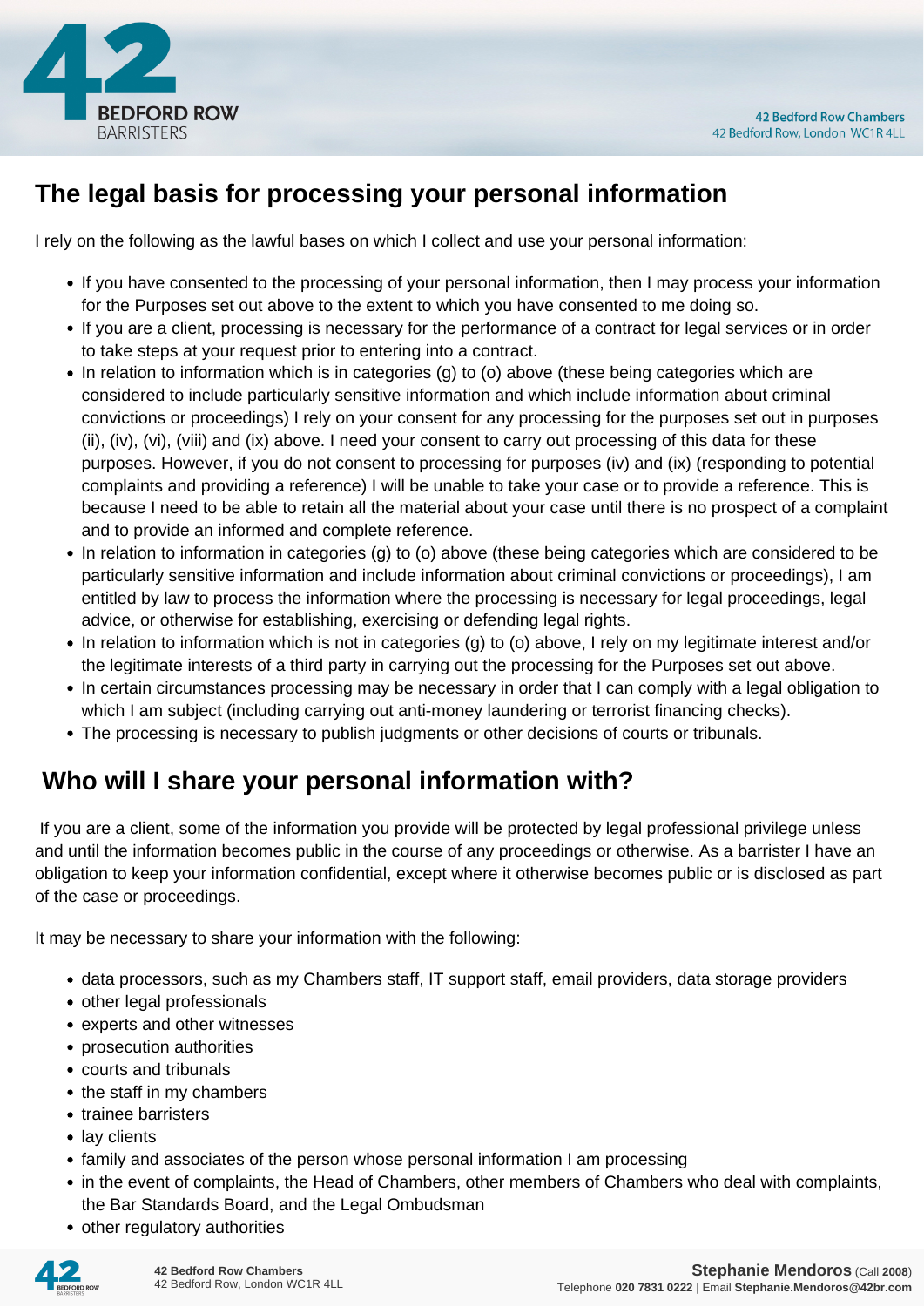

- current, past or prospective employers
- education and examining bodies
- business associates, professional advisers and trade bodies, e.g. the Bar Council
- the intended recipient, where you have asked me to provide a reference.
- the general public in relation to the publication of legal judgments and decisions of courts and tribunals .

I may be required to provide your information to regulators, such as the Bar Standards Board, the Financial Conduct Authority or the Information Commissioner's Office. In the case of the Information Commissioner's Office, there is a risk that your information may lawfully be disclosed by them for the purpose of any other civil or criminal proceedings, without my consent or yours, which includes privileged information.

I may also be required to disclose your information to the police or intelligence services, where required or permitted by law.

#### **Sources of information**

The personal information I obtain may include information which has been obtained from:

- other legal professionals
- experts and other witnesses
- prosecution authorities
- courts and tribunals
- trainee barristers
- lay clients
- family and associates of the person whose personal information I am processing
- in the event of complaints, the Head of Chambers, other members of Chambers who deal with complaints, the Bar Standards Board, and the Legal Ombudsman
- other regulatory authorities
- current, past or prospective employers
- education and examining bodies
- business associates, professional advisers and trade bodies, e.g. the Bar Council
- the intended recipient, where you have asked me to provide a reference.
- the general public in relation to the publication of legal judgments and decisions of courts and tribunals .
- data processors, such as my Chambers staff, IT support staff, email providers, data storage providers and typists
- public sources, such as the press, public registers and law reports.

## **Transfer of your information outside the European Economic Area (EEA)**

This privacy notice is of general application and as such it is not possible to state whether it will be necessary to transfer your information out of the EEA in any particular case or for a reference. However, if you reside outside the EEA or your case or the role for which you require a reference involves persons or organisations or courts and tribunals outside the EEA then it may be necessary to transfer some of your data to that country outside of the EEA for that purpose. If you are in a country outside the EEA or if the instructions you provide come from outside the EEA then it is inevitable that information will be transferred to those countries. If this applies to you

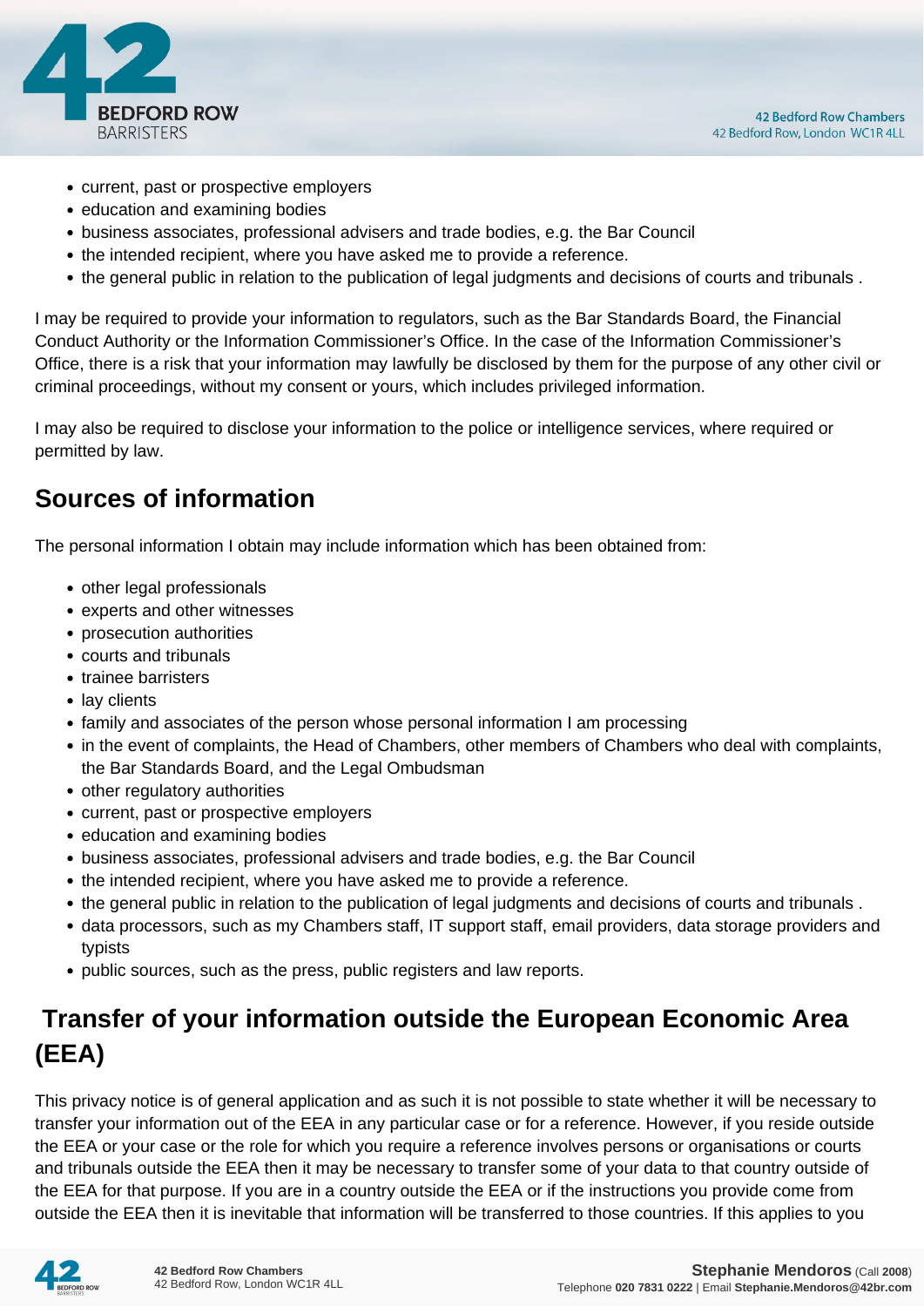

and you wish additional precautions to be taken in respect of your information please indicate this when providing initial instructions.

Some countries and organisations outside the EEA have been assessed by the European Commission and their data protection laws and procedures found to show adequate protection. The list can be found here. Most do not. If your information has to be transferred outside the EEA, then it may not have the same protections and you may not have the same rights as you would within the EEA.

I may transfer your personal information to the following which are located outside the European Economic Area (EEA):

cloud data storage services based in the USA who have agreed to comply with the EU-

U.S. Privacy Shield, in order to enable me to store your data and/or backup copies of your data so that I may access your data when I need to. The USA does not have the same data protection laws as the EU but the EU-U.S. Privacy Shield has been recognised by the European Commission as providing adequate protection. To obtain further details of that protection see [https://ec.europa.eu/info/law/law-topic/data- protection/data-transfers](https://ec.europa.eu/info/law/law-topic/data- protection/data-transfers-outside-eu/eu-us-privacy-shield_en)[outside-eu/eu-us-privacy-shield\\_en.](https://ec.europa.eu/info/law/law-topic/data- protection/data-transfers-outside-eu/eu-us-privacy-shield_en)

cloud data storage services based in Switzerland, in order to enable me to store your data and/or backup copies of your data so that I may access your data when I need to. Switzerland does not have the same data protection laws as the EU but has been recognised by the European Commission as providing adequate protection; see https://ec.europa.eu/info/law/law-topic/data-protection/data-transfers-outsideeu/adequacy-protection-personal-data-non-eu-countries\_en.

If I decide to publish a judgment or other decision of a Court or Tribunal containing your information then this will be published to the world.

I will not otherwise transfer personal information outside the EEA except as necessary for providing legal services or for any legal proceedings.

If you would like any further information please use the contact details at the end of this document.

### **How long will I store your personal data?**

I will normally store all your information:

- For 16 years from the last work done on a case. This is because it may be needed for potential legal proceedings. At this point any further retention will be reviewed and the data will be marked for deletion or marked for retention for a further period. The latter retention period is likely to occur only where the information is needed for legal proceedings, regulatory matters or active complaints. Deletion will be carried out (without further notice to you) as soon as reasonably practicable after the data is marked for deletion.
- Names and contact details held for marketing purposes will be stored indefinitely or until I or my clerks become aware or are informed that the individual has ceased to be a potential client.

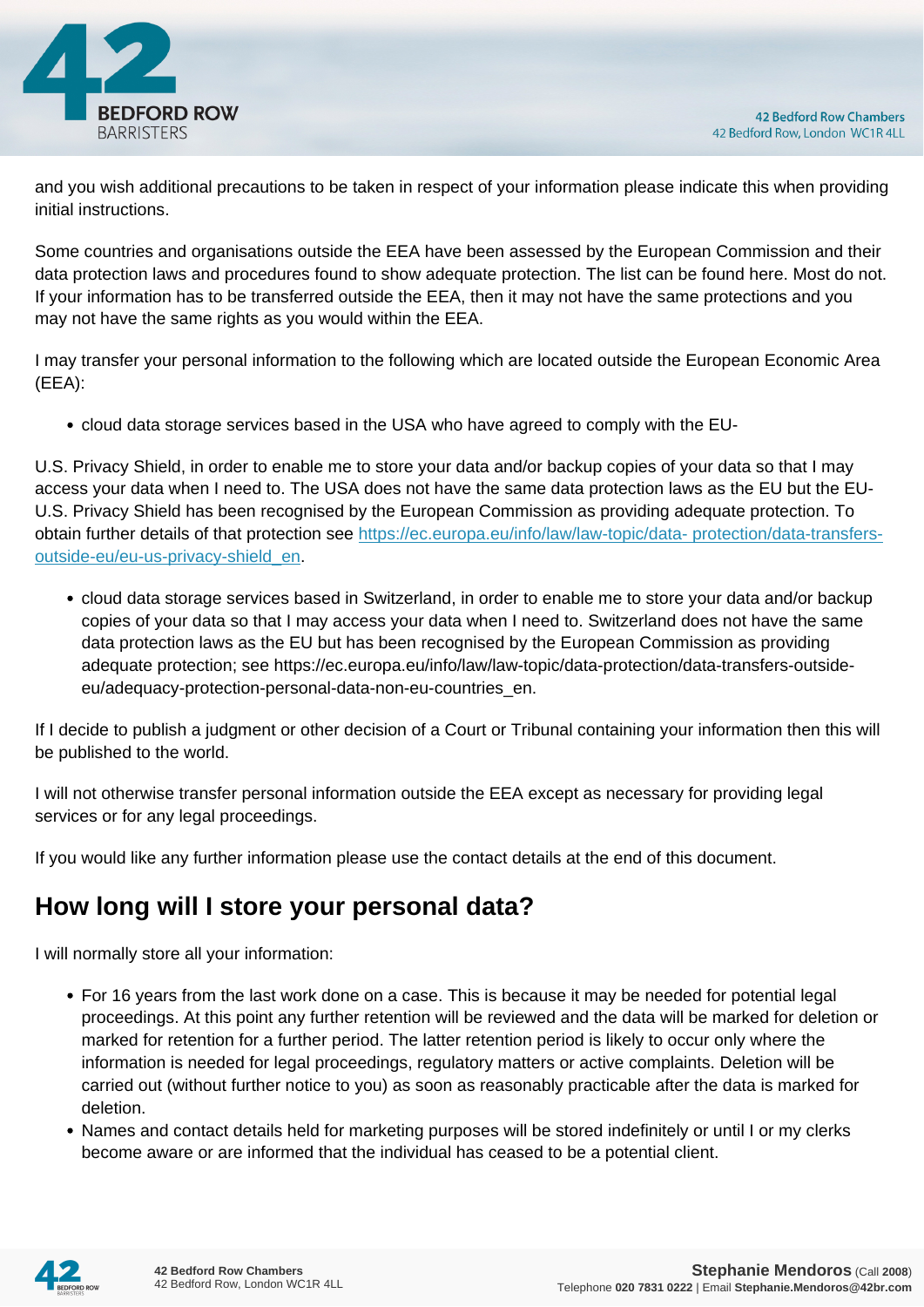

#### **Consent**

As explained above, I am relying on your explicit consent to process your information in categories (g) to (o) above. You provided this consent when you agreed that I would provide legal services/you asked me to provide a reference.

You have the right to withdraw this consent at any time, but this will not affect the lawfulness of any processing activity I have carried out prior to you withdrawing your consent. However, where I also rely on other bases for processing your information, you may not be able to prevent processing of your data. For example, if you have asked me to work for you and I have spent time on your case, you may owe me money which I will be entitled to claim.

If there is an issue with the processing of your information, please contact my clerks using the contact details below.

# **Your Rights**

Under the GDPR, you have a number of rights that you can exercise in certain circumstances. These are free of charge. In summary, you may have the right to:

- Ask for access to your personal information and other supplementary information;
- Ask for correction of mistakes in your data or to complete missing information I hold on you;
- Ask for your personal information to be erased, in certain circumstances;
- Receive a copy of the personal information you have provided to me or have this information sent to a third party. This will be provided to you or the third party in a structured, commonly used and machine readable format, e.g. a Word file;
- Object at any time to processing of your personal information for direct marketing;
- Object in certain other situations to the continued processing of your personal information;
- Restrict my processing of your personal information in certain circumstances;
- Request not to be the subject to automated decision-making which produces legal effects that concern you or affects you in a significant way.

If you want more information about your rights under the GDPR please see the Guidance from the Information Commissioners Office on Individual's rights under the GDPR.

If you want to exercise any of these rights, please:

- Use the contact details at the end of this document;
- I may need to ask you to provide other information so that you can be identified;
- Please provide a contact address so that you can be contacted to request further information to verify your identity;
- Provide proof of your identity and address;
- State the right or rights that you wish to exercise.

I will respond to you within one month from when I receive your request.